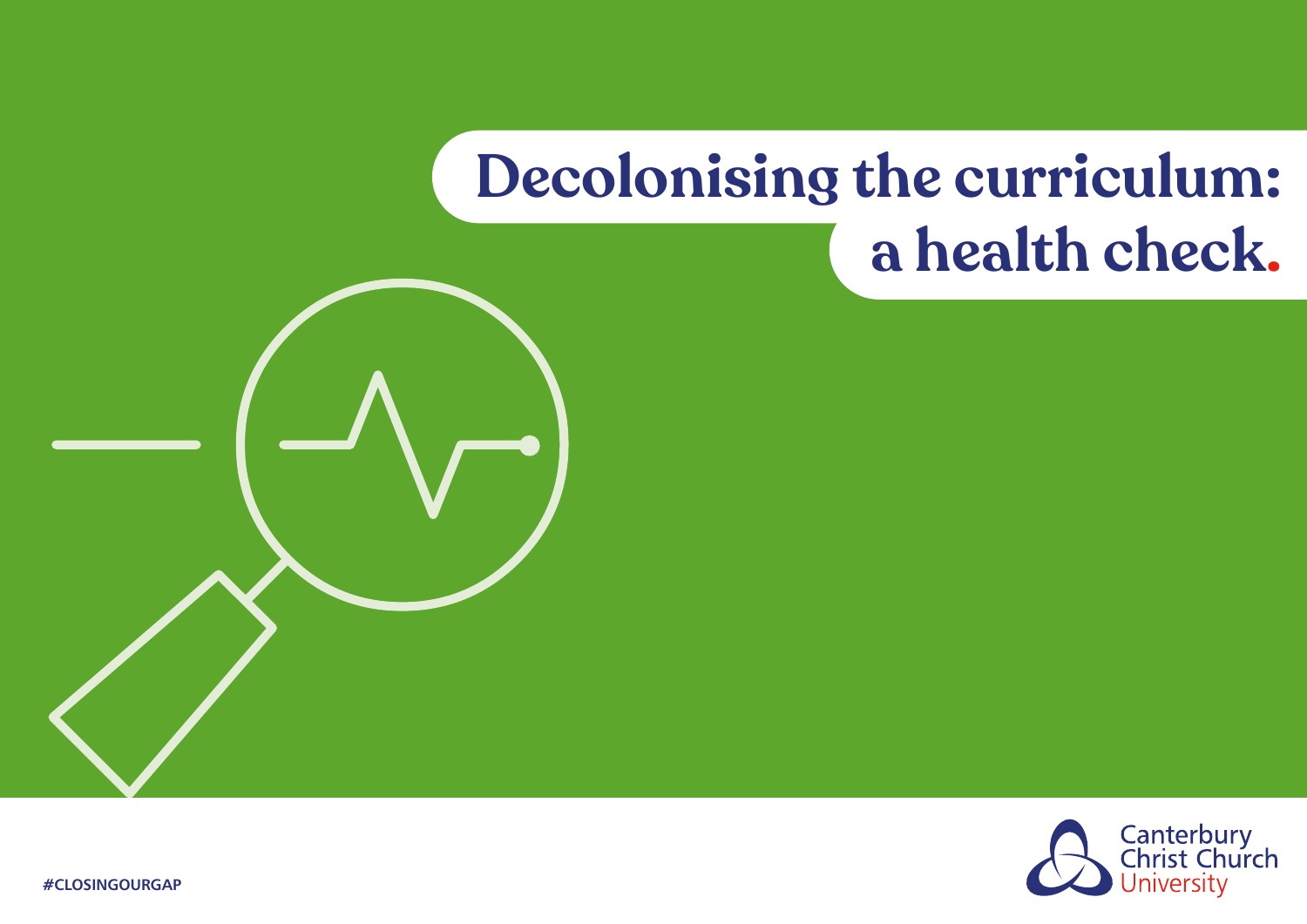#### Introduction.

At Canterbury Christ Church University we have a duty to ensure that our curricula are inclusive and provide the opportunity for all students to be recognised and achieve their potential. An inclusive and decolonised curriculum aims to foster a sense of belonging in all students, regardless of background. Moreover, it should amplify voices and perspectives that have traditionally been marginalised in Higher Education and society. In this way, we set to enrich our curricula through the addition of voices, perspectives and practices that have previously been omitted. Whilst there are commonalities between us, it is important to acknowledge that each student experiences university differently and this can be influenced by their race, ethnicity, sexuality, gender, age, class, disability, religion and nationality as well as other factors that have been evidenced to have an impact on student outcomes.

Ensuring that we have an inclusive, diverse and decolonised curricular will help to improve the student experience, develop critical skills and improve the retention and success of all students. It is important to recognise that decolonising is different from diversifying. To diversify the curriculum is to include a range of perspectives, learning strategies and assessments. Diversifying provides limited opportunities to challenge the hierarchies and inequalities embedded within the curricular and our

society. Decolonising the curriculum goes deeper. Decolonising provides us with an opportunity to critically reflect, dismantle our assumptions, unlearn, relearn and rebuild together.

Decolonising the curriculum goes beyond the reading list and the classroom, thus, it should not be carried out in isolation. To truly decolonise requires a paradigm shift in culture, mindset and practices. It is a shift that requires us to consider what is knowledge, how knowledge is acquired, how knowledge is valued, how knowledge is disseminated, what knowledge is included/excluded and why. Efforts should be made to acknowledge that knowledge is collectively produced regardless of race, ethnicity, gender, class, disability, sexuality, religion or nationality. To decolonise we must dismantle our assumptions, embed new practices, a range of perspectives, and examine our own beliefs and professional practices. In this way, we begin to challenge social norms, enrich the student experience and enable students to challenge and explore themselves and the world around them. Efforts to decolonise the curriculum should be carried out continuously within the curriculum content, structure, delivery, assessment(s) and feedback strategies.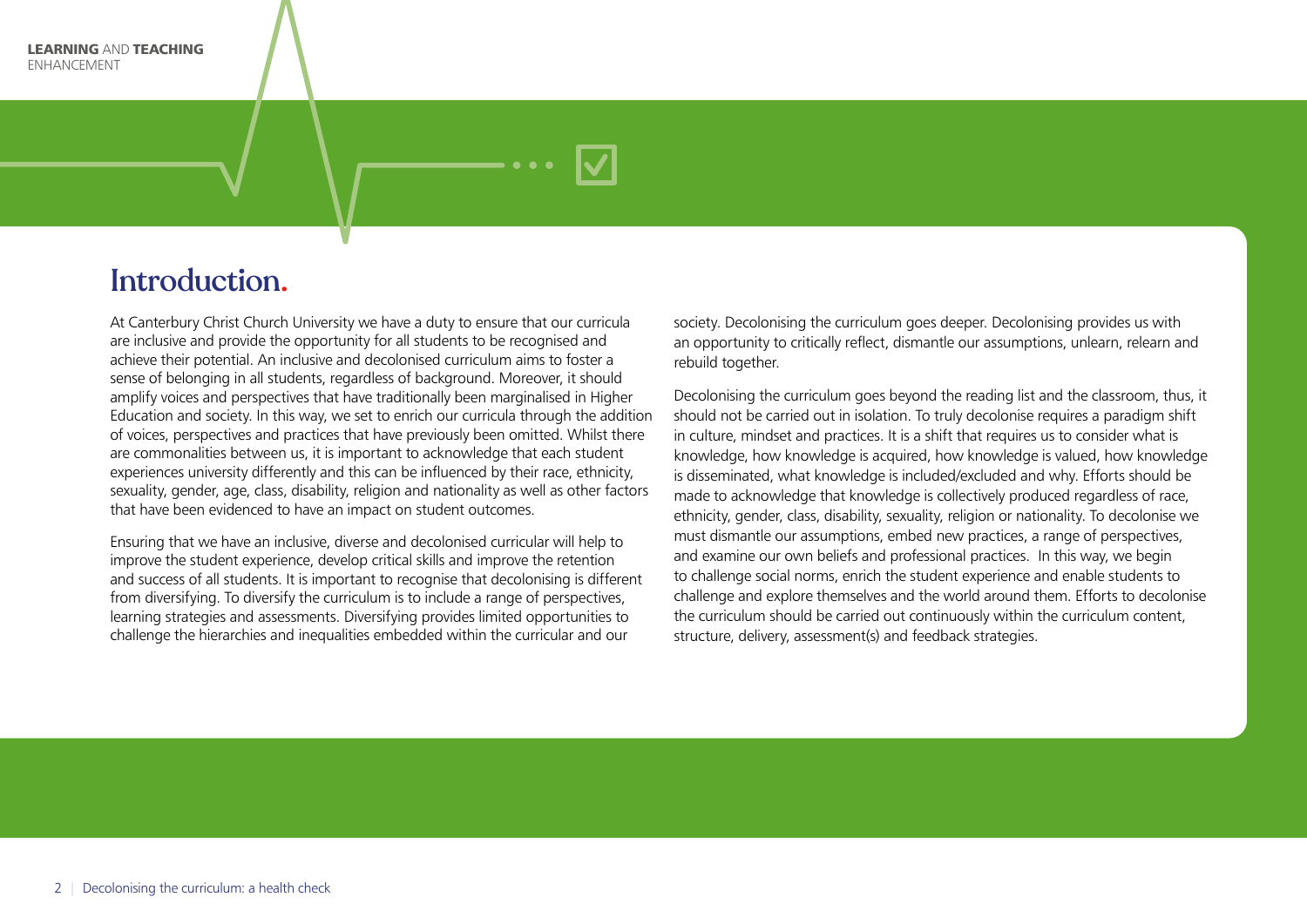The Decolonising the Curriculum Health Check allows course teams to explore the diversity of their course/module(s) and to make regular, meaningful enhancements as part of a process of continuous improvement. Once you have completed the health check, use it to reflect and take action on how you can embed inclusivity, decolonise your course/module(s) and enrich the student experience.

The Decolonising the Curriculum Health Check is divided in to three sections that allow you to explore and identify areas for improvement:

- Course Level
- Module Level
- Staff Development

The health check can be completed by Course Directors and/or Module Leaders. Course teams may want to complete the health check with students to help gain an understanding of the student perception.

It is recommended that you use the health check during periodic programme reviews, validation of new programmes, modifications and during the Boards of Studies.

The health check asks questions which are designed to prompt thinking connected to race and ethnicity as part of the University's strategic commitments to addressing the ethnicity awarding gap. However, efforts should be made to ensure that the curriculum is reflective of all, including disability, class, sexuality, gender, religion, nationality and age. The impact of intersectionality should be considered.

The Decolonising the Curriculum Health Check is one element of inclusive practice, which also entails ensuring accessibility and supporting students with disability, mental health, from a range of marginalised backgrounds and other challenges. It is therefore, critical that you use this health check in combination with the [University's Learning and](https://www.canterbury.ac.uk/learning-and-teaching-enhancement/docs/Learning-and-Teaching-Strategy-2015-2022.pdf)  [Teaching Strategy](https://www.canterbury.ac.uk/learning-and-teaching-enhancement/docs/Learning-and-Teaching-Strategy-2015-2022.pdf) and both should be used continuously as a tool for enhancement and quality assurance.

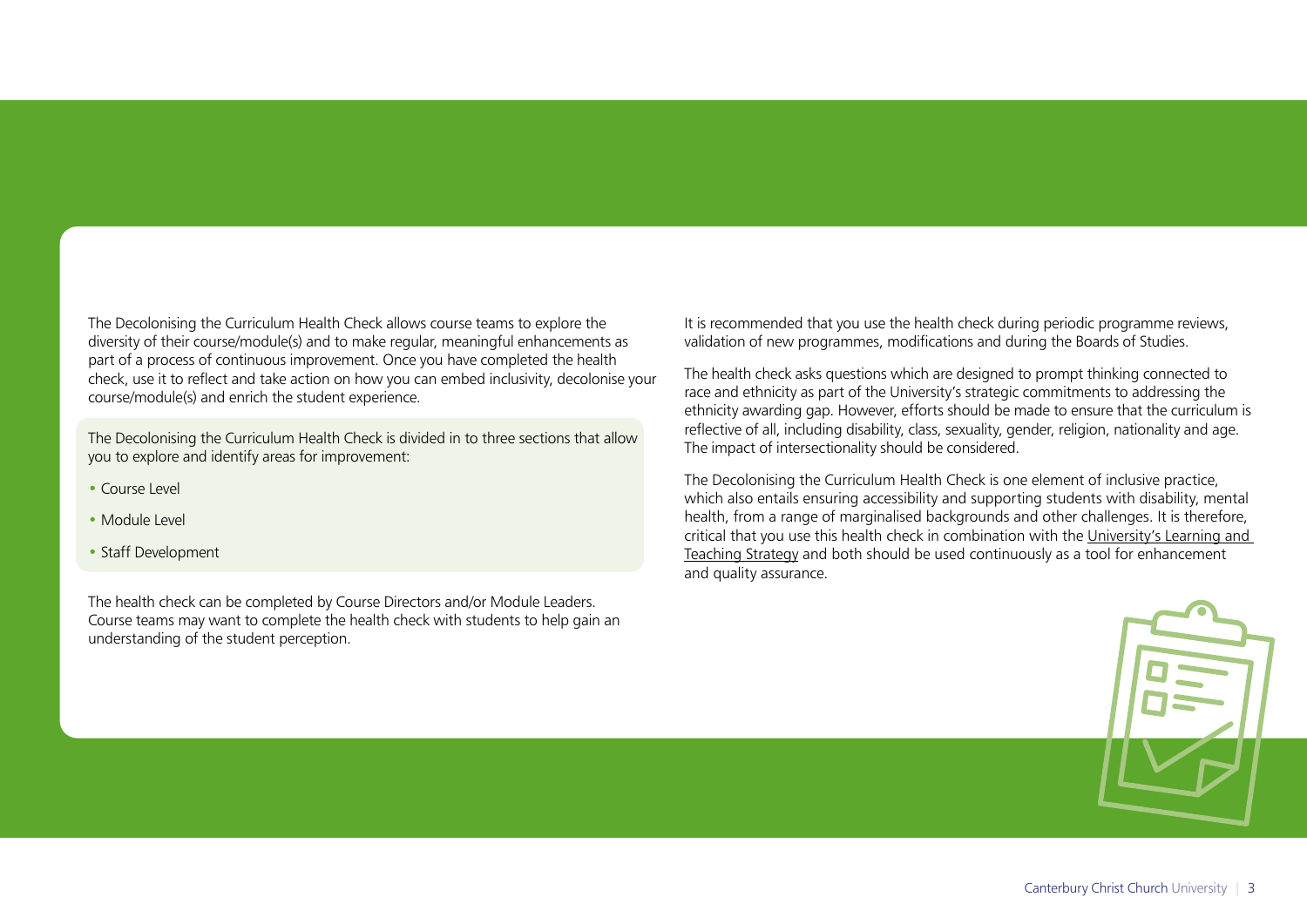# Course level.

|                                   | <b>Course Level Questions</b>                                                                                                                                                                                                                                                                                                 |                                   |                                   |                                          |        |                                                                                                                         |  |  |  |  |  |
|-----------------------------------|-------------------------------------------------------------------------------------------------------------------------------------------------------------------------------------------------------------------------------------------------------------------------------------------------------------------------------|-----------------------------------|-----------------------------------|------------------------------------------|--------|-------------------------------------------------------------------------------------------------------------------------|--|--|--|--|--|
|                                   |                                                                                                                                                                                                                                                                                                                               | Course strongly<br>meets criteria | Course somewhat<br>meets criteria | No evidence of criteria<br>on the course | Unsure | <b>Additional Comments -</b><br>please use this space to consider your answer<br>and reflect on any actions to be taken |  |  |  |  |  |
| Identity, Belonging and Community | Do you have Black, Asian and<br>Minority Ethnic staff in your<br>teaching or support team?                                                                                                                                                                                                                                    |                                   |                                   |                                          |        |                                                                                                                         |  |  |  |  |  |
|                                   | If yes to the above question,<br>are Black, Asian and Minority<br>Ethnic members of staff involved<br>in the learning and teaching of<br>combined and single honours<br>students?                                                                                                                                             |                                   |                                   |                                          |        |                                                                                                                         |  |  |  |  |  |
|                                   | If yes to question 1, are the<br>Black, Asian and Minority Ethnic<br>members of staff taking on<br>extra responsibilities around<br>the mentoring and support of<br>Black, Asian and Minority Ethnic<br>students? If the response to this<br>question is yes, please consider<br>the impact of these on that staff<br>member. |                                   |                                   |                                          |        |                                                                                                                         |  |  |  |  |  |
|                                   | Do you use Black, Asian and<br>Minority Ethnic guest speakers or<br>sessional lecturers in your course?                                                                                                                                                                                                                       |                                   |                                   |                                          |        |                                                                                                                         |  |  |  |  |  |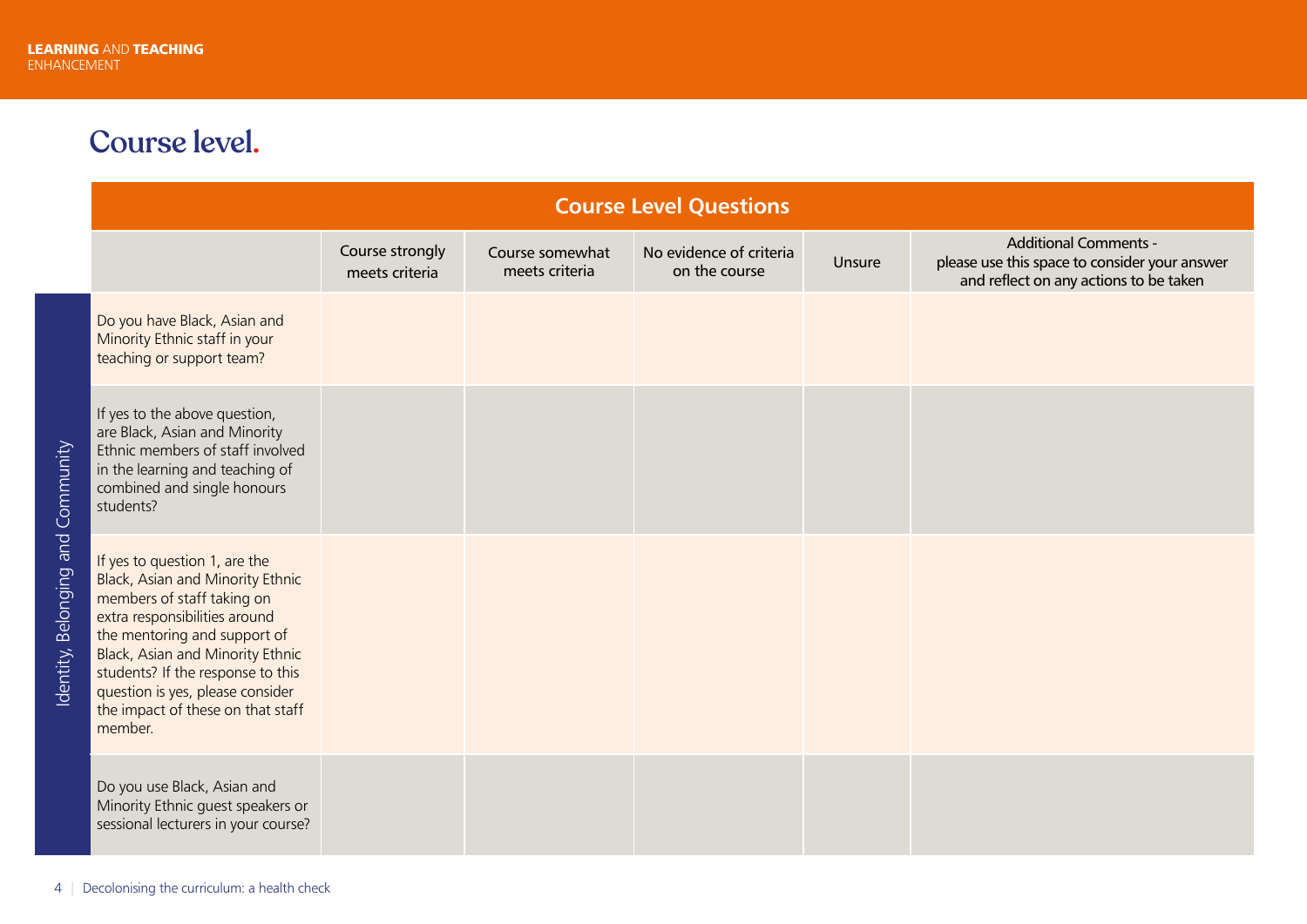| Course level. |  |
|---------------|--|
|               |  |

| <b>Course Level Questions</b>                                                                                                                                                                                                                                                         |                                   |                                   |                                          |        |                                                                                                                         |  |  |  |  |
|---------------------------------------------------------------------------------------------------------------------------------------------------------------------------------------------------------------------------------------------------------------------------------------|-----------------------------------|-----------------------------------|------------------------------------------|--------|-------------------------------------------------------------------------------------------------------------------------|--|--|--|--|
|                                                                                                                                                                                                                                                                                       | Course strongly<br>meets criteria | Course somewhat<br>meets criteria | No evidence of criteria<br>on the course | Unsure | <b>Additional Comments -</b><br>please use this space to consider your answer<br>and reflect on any actions to be taken |  |  |  |  |
| Does the course induction<br>incorporate information that may<br>be beneficial to students from a<br>range of cultural, religious, racial,<br>ethnic, gender, sexual orientation<br>and social economic backgrounds?<br>e.g. location of prayer rooms,<br>university societies, Pride |                                   |                                   |                                          |        |                                                                                                                         |  |  |  |  |
| Do you have student<br>representatives or ambassadors<br>from Black, Asian and Minority<br>Ethnic backgrounds?                                                                                                                                                                        |                                   |                                   |                                          |        |                                                                                                                         |  |  |  |  |
| Do you have student<br>representatives from Black, Asian<br>and Minority Ethnic backgrounds<br>at all levels of study?                                                                                                                                                                |                                   |                                   |                                          |        |                                                                                                                         |  |  |  |  |
| Does your course design,<br>development and assessments<br>involve collaboration and input<br>from students from a range<br>of diverse backgrounds (race,<br>ethnicity, class, gender, sexual<br>orientation, disability)?                                                            |                                   |                                   |                                          |        |                                                                                                                         |  |  |  |  |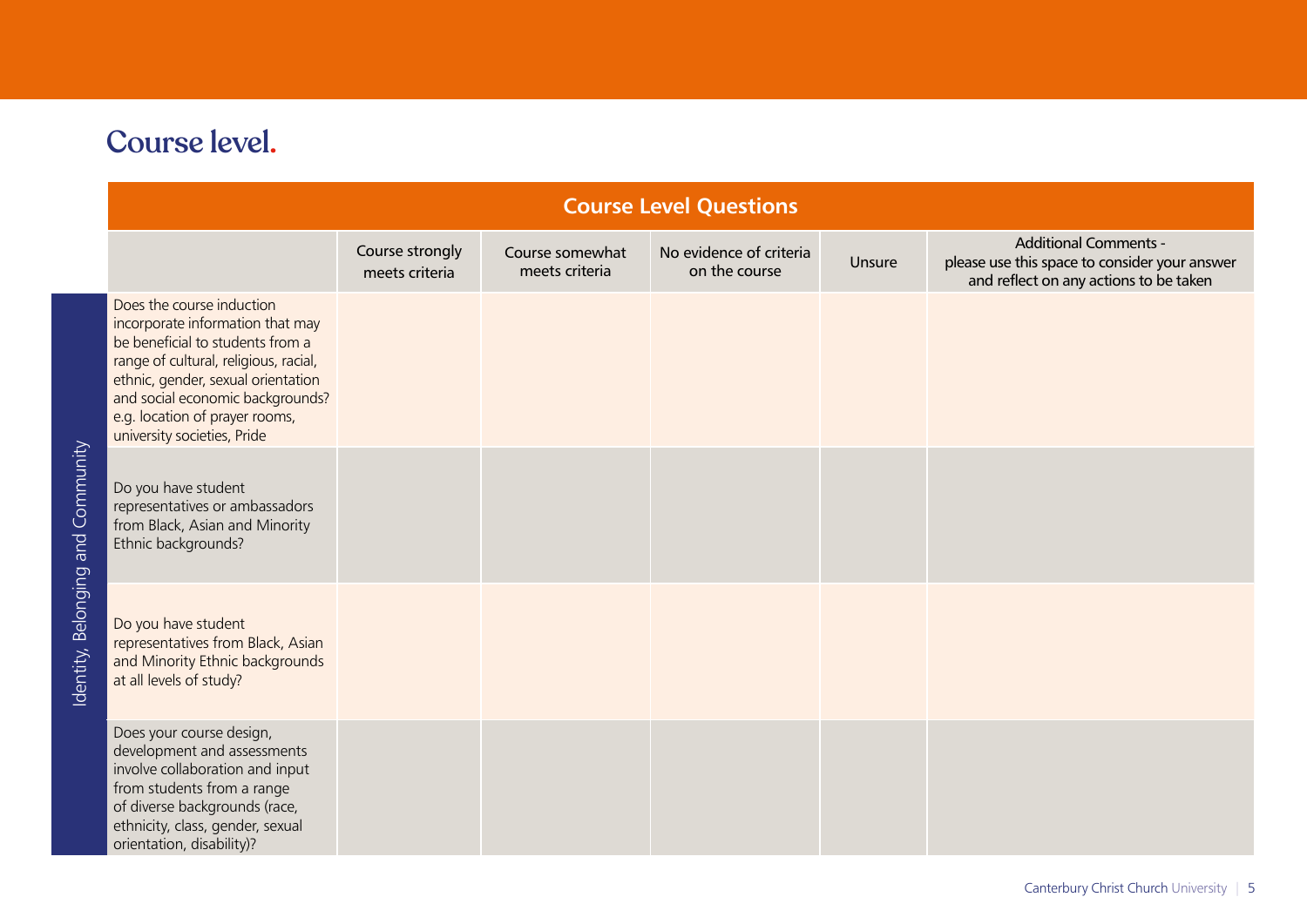## Course level.

|                         | <b>Course Level Questions</b>                                                                                                                                                                            |                                   |                                   |                                          |        |                                                                                                                         |  |  |  |  |
|-------------------------|----------------------------------------------------------------------------------------------------------------------------------------------------------------------------------------------------------|-----------------------------------|-----------------------------------|------------------------------------------|--------|-------------------------------------------------------------------------------------------------------------------------|--|--|--|--|
|                         |                                                                                                                                                                                                          | Course strongly<br>meets criteria | Course somewhat<br>meets criteria | No evidence of criteria<br>on the course | Unsure | <b>Additional Comments -</b><br>please use this space to consider your answer and<br>reflect on any actions to be taken |  |  |  |  |
| Identity, Belonging and | When carrying out outreach<br>work with schools and colleges<br>are efforts made to reach<br>out to schools and colleges<br>with significant Black, Asian<br>and Minority Ethnic student<br>populations? |                                   |                                   |                                          |        |                                                                                                                         |  |  |  |  |
|                         | Does the curriculum explore and<br>acknowledge our complex and<br>intersectional identities?                                                                                                             |                                   |                                   |                                          |        |                                                                                                                         |  |  |  |  |
| Criticality             | Do you engage with Black, Asian<br>and Minority Ethnic external<br>stakeholders (as External Examiners,<br>REF Critical Friends, etc)?                                                                   |                                   |                                   |                                          |        |                                                                                                                         |  |  |  |  |
|                         | When working with internal and<br>external collaborators, are there<br>any efforts made to incorporate<br>Black, Asian and Minority Ethnic<br>professionals from your discipline?                        |                                   |                                   |                                          |        |                                                                                                                         |  |  |  |  |
| Cultural<br>Capital     | Does the course explore how the<br>progression of the discipline is<br>depicted including voices that are<br>included/excluded?                                                                          |                                   |                                   |                                          |        |                                                                                                                         |  |  |  |  |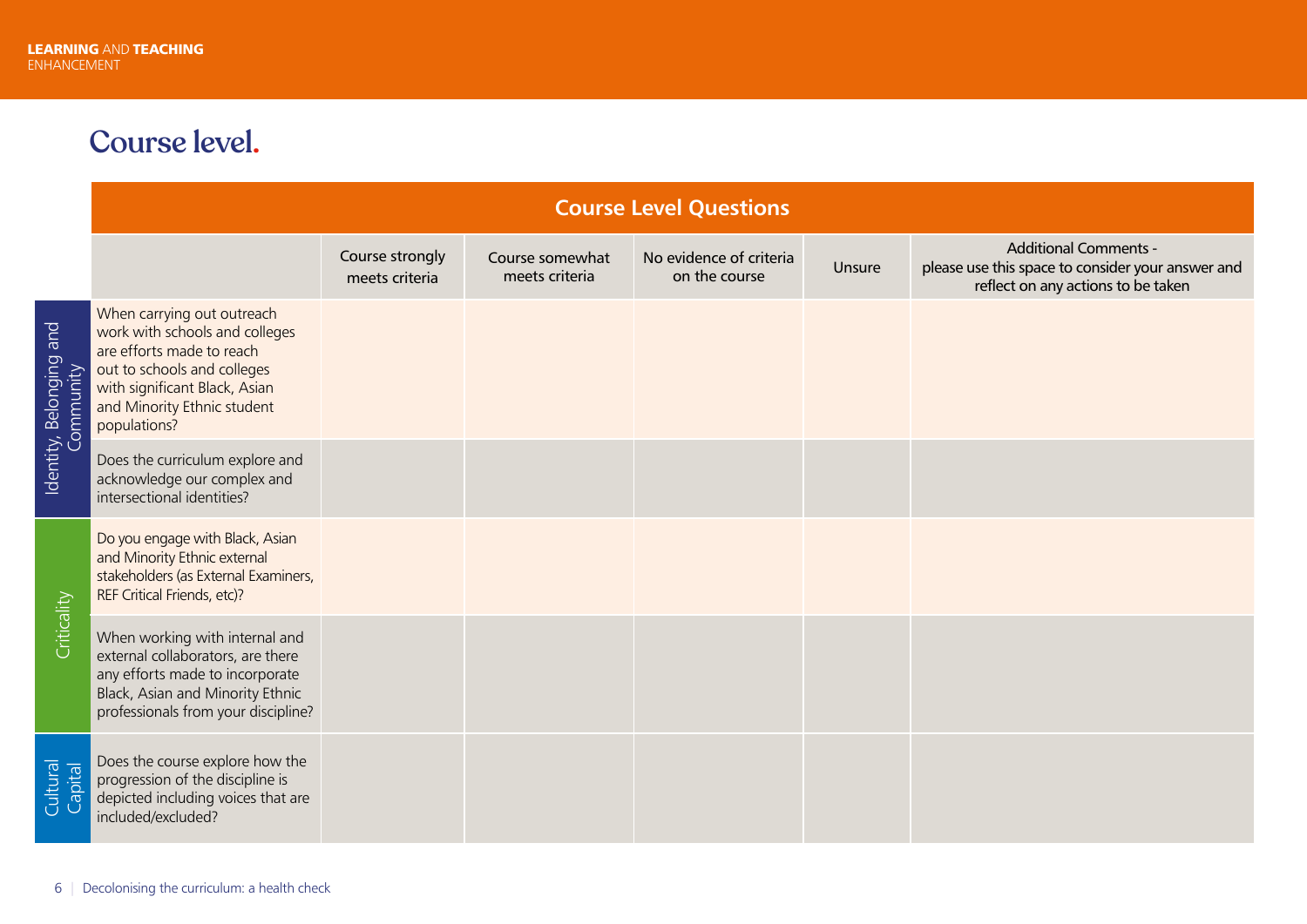# Module level.

| <b>Module Level Questions</b>        |                                                                                                                                                                                                                         |                                   |                                   |                                          |        |                                                                                                                         |  |  |
|--------------------------------------|-------------------------------------------------------------------------------------------------------------------------------------------------------------------------------------------------------------------------|-----------------------------------|-----------------------------------|------------------------------------------|--------|-------------------------------------------------------------------------------------------------------------------------|--|--|
|                                      |                                                                                                                                                                                                                         | Module strongly<br>meets criteria | Module somewhat<br>meets criteria | No evidence of criteria<br>on the module | Unsure | <b>Additional Comments -</b><br>please use this space to consider your answer<br>and reflect on any actions to be taken |  |  |
| Community<br>Identity, Belonging and | Does your module allow students<br>to explore how their own identity<br>impacts on the subject discipline<br>or society? e.g. social economic,<br>ethnicity influence outcomes and<br>perspectives                      |                                   |                                   |                                          |        |                                                                                                                         |  |  |
|                                      | Do you use learning and teaching<br>approaches that incorporate<br>Black, Asian and Minority Ethnic<br>individuals in a positive light?<br>e.g. do your case studies avoid<br>stereotyping?                             |                                   |                                   |                                          |        |                                                                                                                         |  |  |
|                                      | Does your module help to foster<br>good relationships in students<br>and develop compassionate<br>learners?                                                                                                             |                                   |                                   |                                          |        |                                                                                                                         |  |  |
|                                      | Does your module encourage<br>discussion from students with<br>diverse backgrounds and include<br>topics where personal experience<br>and views can be discussed either<br>in the classroom or through<br>online media? |                                   |                                   |                                          |        |                                                                                                                         |  |  |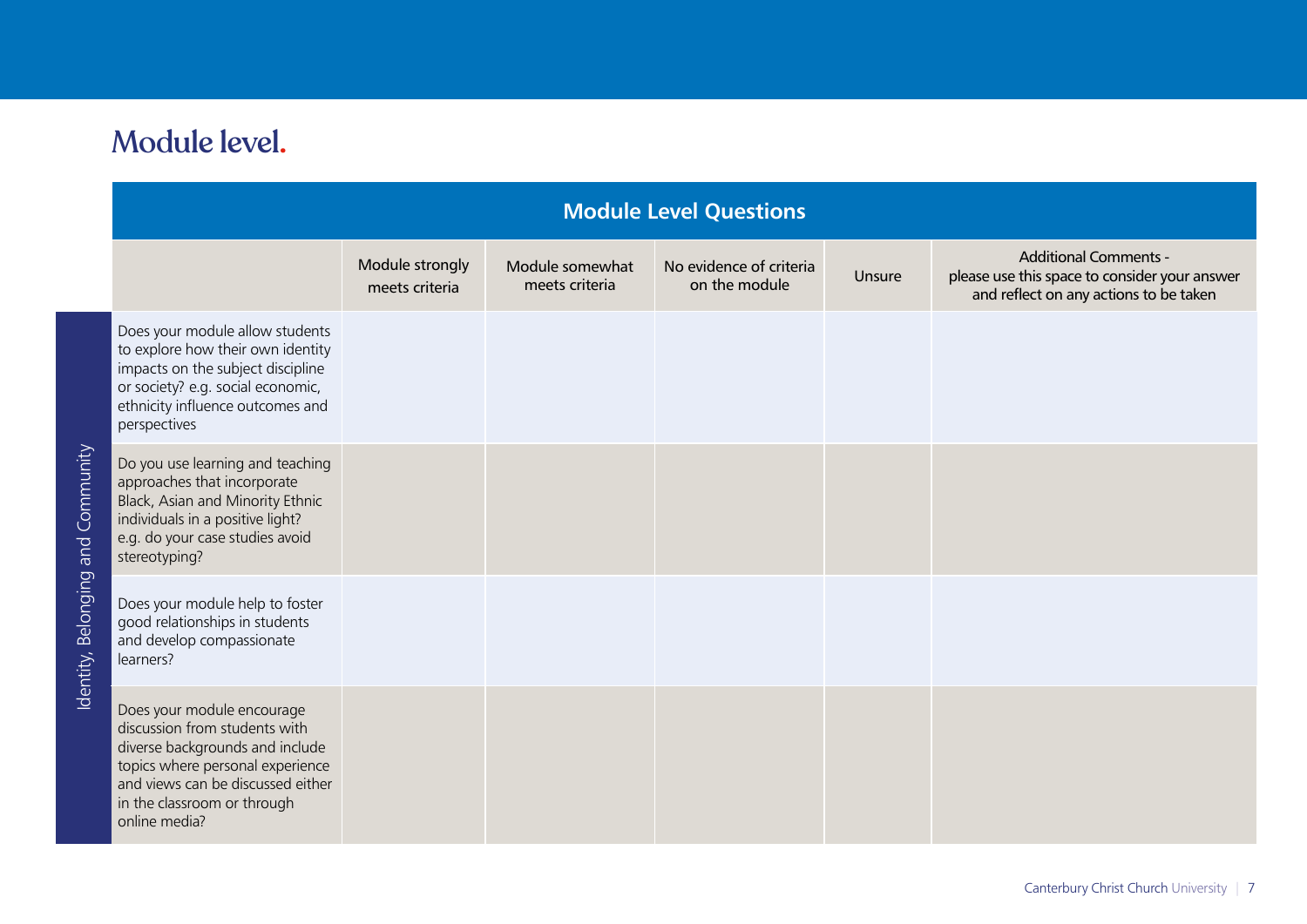## Module level.

|                                      | <b>Module Level Questions</b>                                                                                                                       |                                   |                                   |                                          |        |                                                                                                                         |  |  |  |  |
|--------------------------------------|-----------------------------------------------------------------------------------------------------------------------------------------------------|-----------------------------------|-----------------------------------|------------------------------------------|--------|-------------------------------------------------------------------------------------------------------------------------|--|--|--|--|
|                                      |                                                                                                                                                     | Module strongly<br>meets criteria | Module somewhat<br>meets criteria | No evidence of criteria<br>on the module | Unsure | <b>Additional Comments -</b><br>please use this space to consider your answer<br>and reflect on any actions to be taken |  |  |  |  |
|                                      | Does your module offer a range<br>of assessment formats to support<br>the diversity of your student<br>body?                                        |                                   |                                   |                                          |        |                                                                                                                         |  |  |  |  |
| Identity, Belonging<br>and Community | Do the assessments provide<br>opportunities for students to<br>draw upon their own cultural<br>background?                                          |                                   |                                   |                                          |        |                                                                                                                         |  |  |  |  |
| Criticality                          | Does your module create<br>opportunities to discuss different<br>perspectives within and outside<br>the UK related to race and ethnic<br>diversity? |                                   |                                   |                                          |        |                                                                                                                         |  |  |  |  |
|                                      | Does your module explore the<br>impact of race and ethnicity<br>within the subject discipline, the<br>industry and/or society?                      |                                   |                                   |                                          |        |                                                                                                                         |  |  |  |  |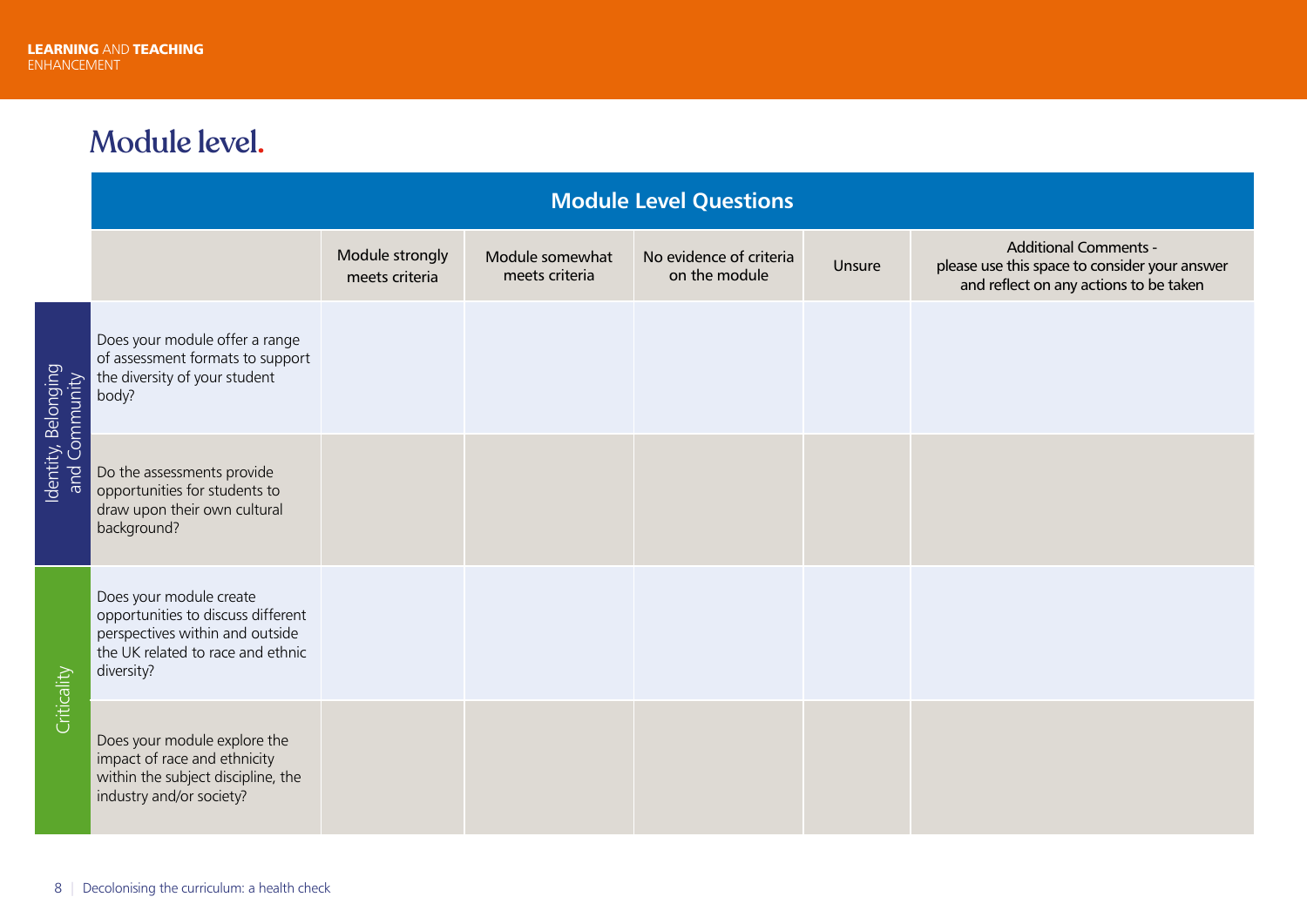| Module level. |  |  |  |
|---------------|--|--|--|
|---------------|--|--|--|

|             | <b>Module Level Questions</b>                                                                                                                                                                              |                                   |                                   |                                          |        |                                                                                                                         |  |  |  |  |
|-------------|------------------------------------------------------------------------------------------------------------------------------------------------------------------------------------------------------------|-----------------------------------|-----------------------------------|------------------------------------------|--------|-------------------------------------------------------------------------------------------------------------------------|--|--|--|--|
|             |                                                                                                                                                                                                            | Module strongly<br>meets criteria | Module somewhat<br>meets criteria | No evidence of criteria<br>on the module | Unsure | <b>Additional Comments -</b><br>please use this space to consider your answer<br>and reflect on any actions to be taken |  |  |  |  |
| Criticality | Does your module develop<br>students' critical thinking<br>and awareness of different<br>perspectives on issues around<br>diversity in race, ethnicity, culture,<br>nationality, sexuality, gender, class? |                                   |                                   |                                          |        |                                                                                                                         |  |  |  |  |
|             | Does your module have a reading<br>list and resources that contain<br>a diverse range of authors from<br>different races, ethnicities and<br>perspectives?                                                 |                                   |                                   |                                          |        |                                                                                                                         |  |  |  |  |
|             | In your current practice do you<br>provide opportunities to challenge<br>stereotypes (e.g. race, ethnicity,<br>religion, class, sexuality, gender)                                                         |                                   |                                   |                                          |        |                                                                                                                         |  |  |  |  |
|             | Do the assessments provide<br>opportunities to develop and<br>prepare students for real-world<br>task and working with diversity<br>and difference?                                                        |                                   |                                   |                                          |        |                                                                                                                         |  |  |  |  |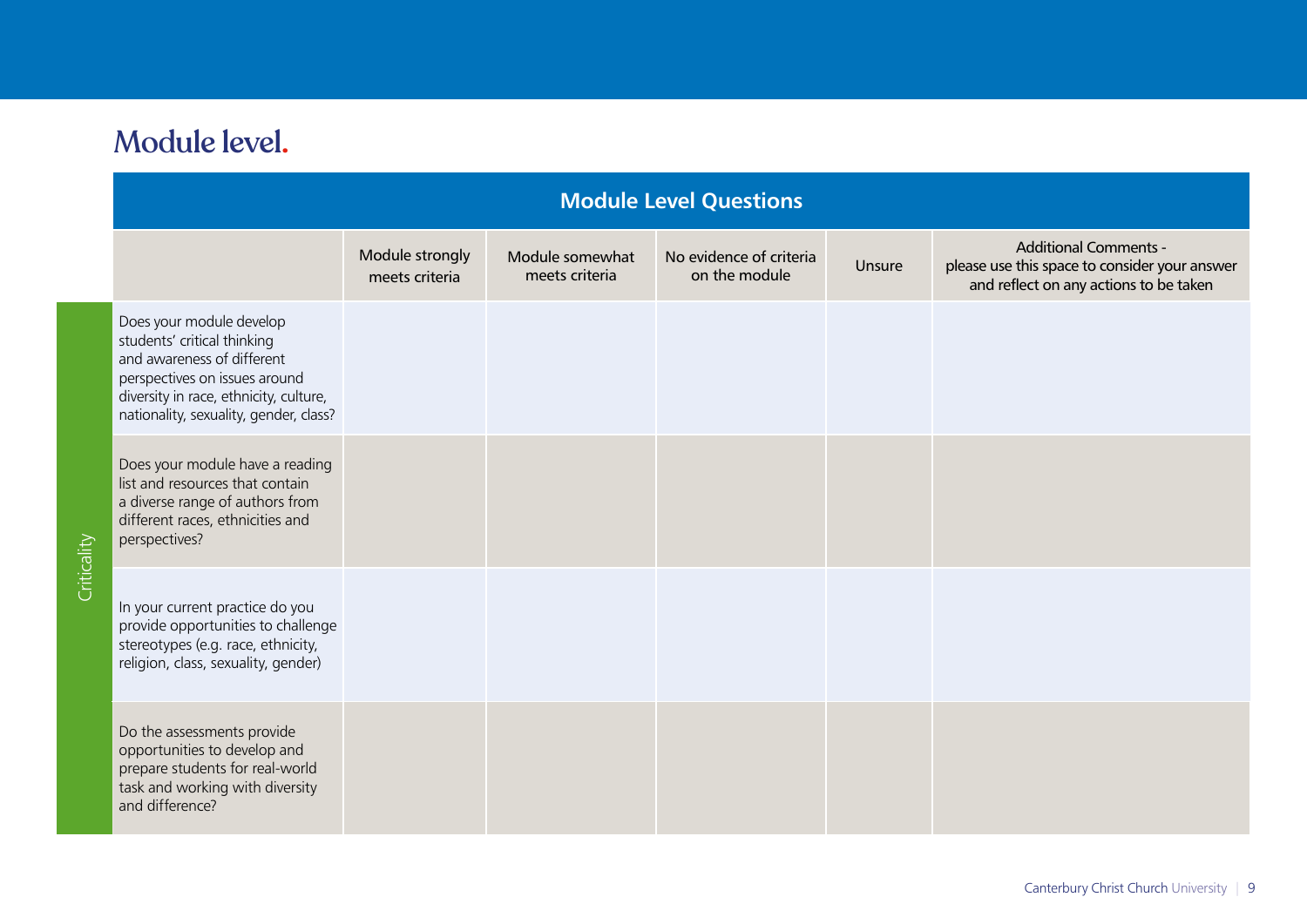## Module level.

| <b>Module Level Questions</b> |                                                                                                                                                                                                            |                                   |                                   |                                          |        |                                                                                                                         |  |  |
|-------------------------------|------------------------------------------------------------------------------------------------------------------------------------------------------------------------------------------------------------|-----------------------------------|-----------------------------------|------------------------------------------|--------|-------------------------------------------------------------------------------------------------------------------------|--|--|
|                               |                                                                                                                                                                                                            | Module strongly<br>meets criteria | Module somewhat<br>meets criteria | No evidence of criteria<br>on the module | Unsure | <b>Additional Comments -</b><br>please use this space to consider your answer and<br>reflect on any actions to be taken |  |  |
| Criticality                   | Do the assessments choice/<br>medium provide opportunities<br>for students to demonstrate their<br>strengths e.g. assessment choice?                                                                       |                                   |                                   |                                          |        |                                                                                                                         |  |  |
| Capital<br>Cultural           | Does your module explore data,<br>scholarly research and theories<br>that relate to race and ethnic<br>diversity?                                                                                          |                                   |                                   |                                          |        |                                                                                                                         |  |  |
|                               | Do the scholars and the<br>scholarship used within<br>the course rely on colonial<br>assumptions? If so, do you<br>provide students with the<br>opportunity or material to<br>challenge these assumptions? |                                   |                                   |                                          |        |                                                                                                                         |  |  |
|                               | Do you explore the cultural and<br>intergenerational knowledge<br>of your students, different<br>communities and cultures within<br>your subject discipline                                                |                                   |                                   |                                          |        |                                                                                                                         |  |  |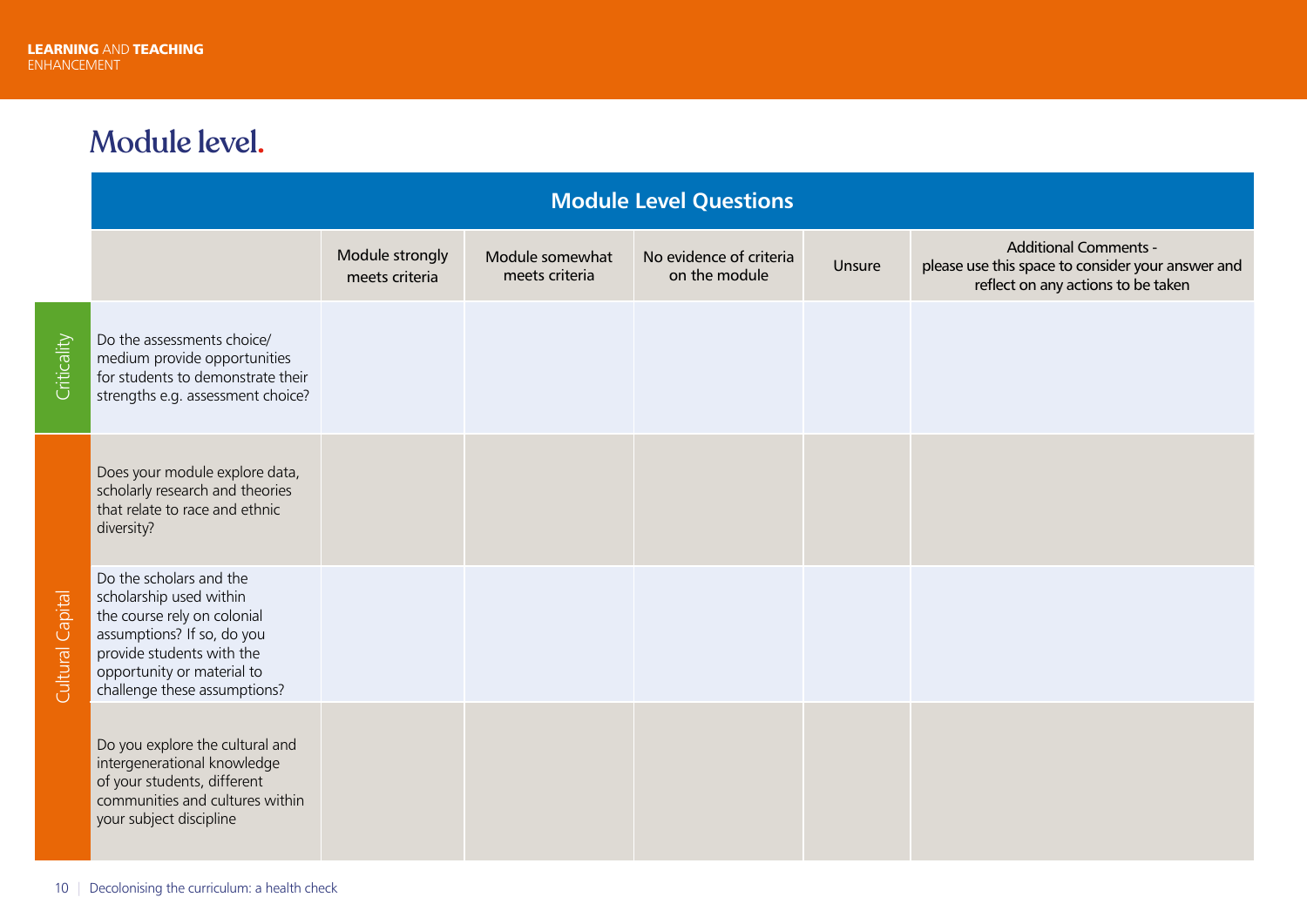#### Staff training and development questions.

|                 |                                                                                                                                                                          | <b>Yes</b> | <b>No</b> | <b>Unsure</b> | Additional Comments-please use this space to consider your answer<br>and reflect on any actions to be taken |
|-----------------|--------------------------------------------------------------------------------------------------------------------------------------------------------------------------|------------|-----------|---------------|-------------------------------------------------------------------------------------------------------------|
| 1               | Do you feel that you have a good awareness of different ethnicities and<br>cultures including cultural calendars and how these may influence on a<br>student's learning? |            |           |               |                                                                                                             |
| 2               | Do you feel that you have a good understanding of the barriers in<br>society in relation to different ethnic groups?                                                     |            |           |               |                                                                                                             |
| $\overline{3}$  | Do you feel comfortable talking explicitly about race?                                                                                                                   |            |           |               |                                                                                                             |
|                 | Do you feel comfortable dealing with any controversy that may result from talking about race within the classroom?                                                       |            |           |               |                                                                                                             |
| $5\overline{)}$ | Are you comfortable dealing with the issues of Black, Asian and<br>Minority Ethnic students? e.g. personal issues at home that may be<br>culturally related              |            |           |               |                                                                                                             |
| $6\phantom{1}6$ | Do you ever expect Black, Asian and Minority Ethnic students or staff<br>to provide information and/or advice relating to race?                                          |            |           |               |                                                                                                             |
| $\overline{7}$  | Do you feel or have you ever felt that your own ethnicity has had an<br>impact on your student body?                                                                     |            |           |               |                                                                                                             |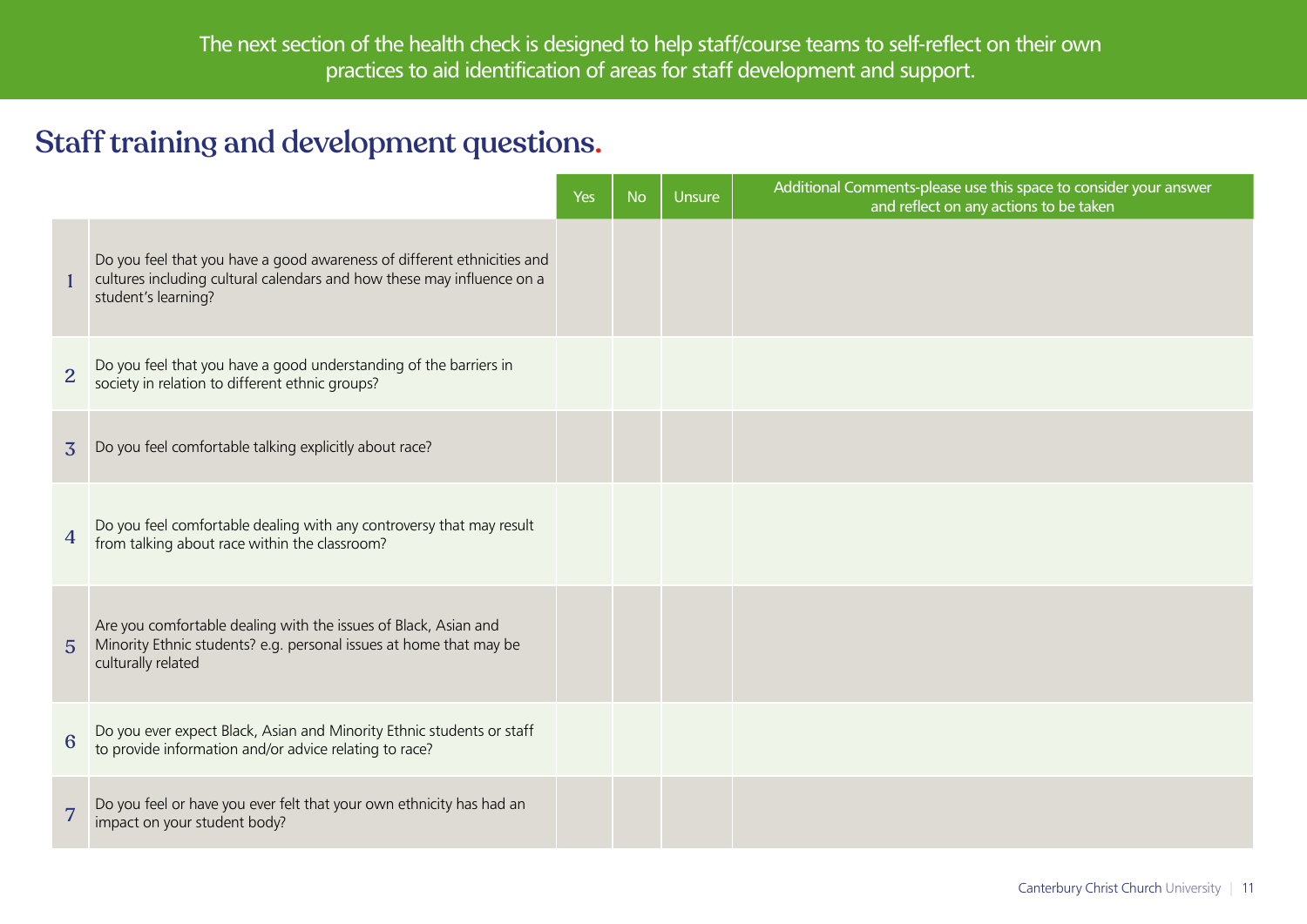## Staff training and development questions (continued).

|                 |                                                                                                                                                                                       | Yes | <b>No</b> | Unsure | Additional Comments-please use this space to consider your answer<br>and reflect on any actions to be taken |
|-----------------|---------------------------------------------------------------------------------------------------------------------------------------------------------------------------------------|-----|-----------|--------|-------------------------------------------------------------------------------------------------------------|
| 8               | Do you feel that you have a good understanding of the data relating to<br>the Black, Asian and Minority Ethnic attainment gap both at University,<br>on your course and sector level? |     |           |        |                                                                                                             |
| 9               | Do you know the attainment gap for your modules/programme?                                                                                                                            |     |           |        |                                                                                                             |
| 10              | Do you monitor the attainment of your PAT students during their<br>academic journey?                                                                                                  |     |           |        |                                                                                                             |
| 11              | Do you have a good awareness of the issues within your subject<br>discipline relating to ethnicity in the wider context (nationally and<br>internationally)?                          |     |           |        |                                                                                                             |
| 12              | Do you consider how marginalised groups can see themselves reflected<br>in positive ways in your own research?                                                                        |     |           |        |                                                                                                             |
| 13 <sup>5</sup> | If your course includes placements, do you feel that you have a good<br>understanding of the experiences encountered by Black, Asian and<br>Minority Ethnic students on placement?    |     |           |        |                                                                                                             |
| 14              | Do you feel confident to address issues of race and racism with external<br>stakeholders (e.g. placement providers)                                                                   |     |           |        |                                                                                                             |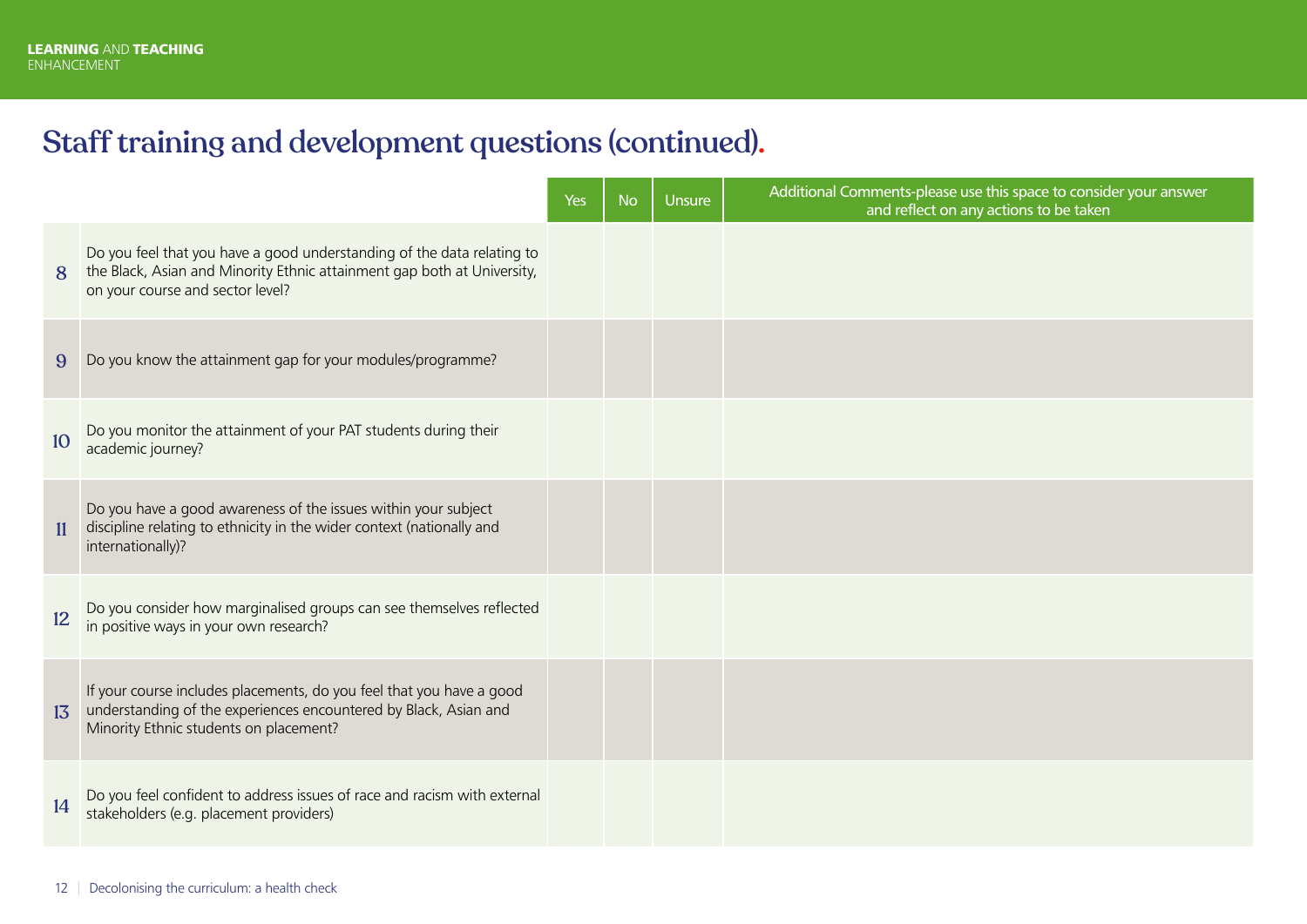#### Understanding and using the checklist.



Once you have completed the health check review the outcome of each section and identify areas where the course/module does not address race and ethnicity in addition to other protected characteristics such as gender, sexual orientation, age, disability and class. Consider how staff can be supported to ensure the content, assessments and delivery of the curriculum is diverse and representative of the student population and the wider society. Start by identifying areas where you have ticked unsure, no evidence of criteria on the course/module and then progress to areas where the course/module(s) only somewhat meets the criteria.

It is recommended that you take into consideration how you will build identity, community and competence within your course. Note, that this relates to both students and staff. It is recommended that you start by focusing on how you build identity and community in the first instance. Once this has been established then consider how you aim to build competence.

For additional guidance on how to take the health check forward and information on decolonising the curriculum staff development workshops please contact LTE-ADMIN@canterbury.ac.uk

How does the curriculum allow students to see themselves and the contributions of others within the profession and the wider society? How does the curriculum celebrate uniqueness in the form of intersectionality?

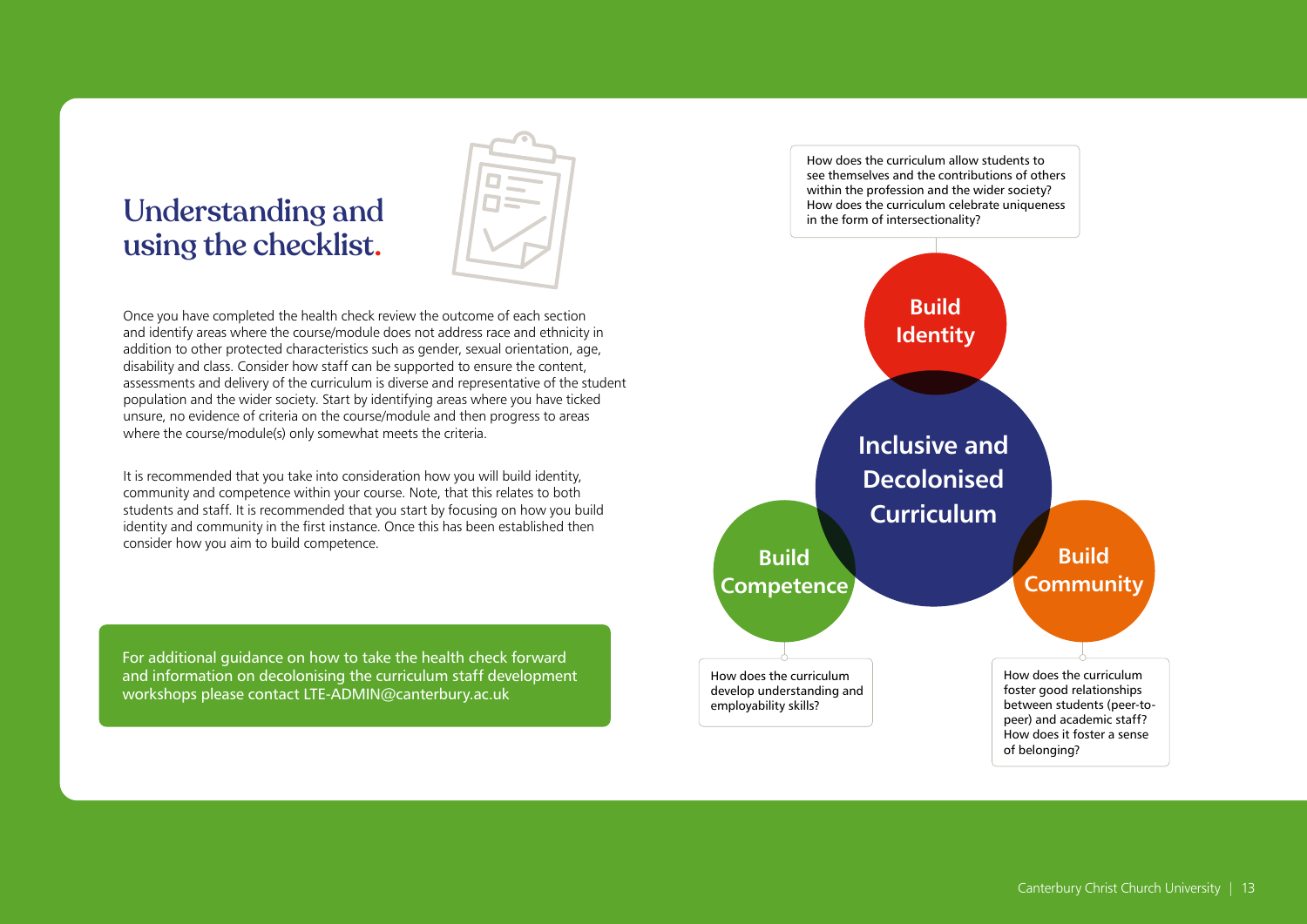

Once you have evaluated and reflected on your current curriculum and practices, using the table below reconsider and embed new practices that are accessible to all, reflective of our society, promotes a sense of belonging, critical reflection and education for social justice.

It is highly recommended that the student voice is incorporated. This can be achieved through co-creation or consultations with students.

| $\mathcal{A}$                   | A curriculum that builds identity,<br>belonging and community | A curriculum that provides criticality | A curriculum that explores cultural<br>capital | A curriculum that builds competence<br>and allows students to see themselves<br>in the world |
|---------------------------------|---------------------------------------------------------------|----------------------------------------|------------------------------------------------|----------------------------------------------------------------------------------------------|
| The Course<br>Concept           |                                                               |                                        |                                                |                                                                                              |
| The Course<br>Content           |                                                               |                                        |                                                |                                                                                              |
| The Delivery                    |                                                               |                                        |                                                |                                                                                              |
| The Assessments<br>and Feedback |                                                               |                                        |                                                |                                                                                              |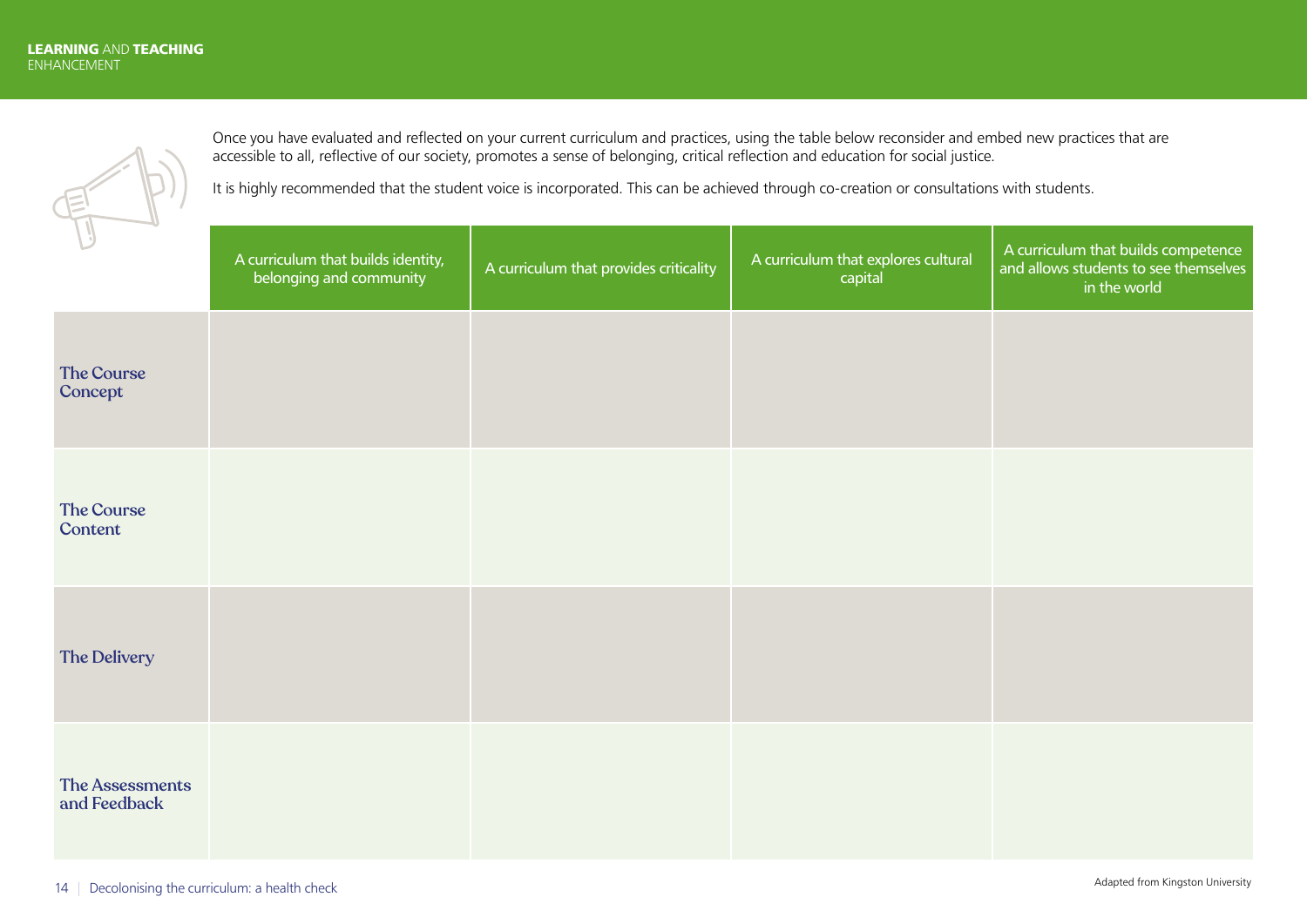

#### Using the table below set out your priorities.

| Priority | Activity | Actions | Impact | Output/measure of<br>outcomes | Actionee | Estimated completion<br>date |
|----------|----------|---------|--------|-------------------------------|----------|------------------------------|
|          |          |         |        |                               |          |                              |
|          |          |         |        |                               |          |                              |
|          |          |         |        |                               |          |                              |
|          |          |         |        |                               |          |                              |
|          |          |         |        |                               |          |                              |
|          |          |         |        |                               |          |                              |
|          |          |         |        |                               |          |                              |
|          |          |         |        |                               |          |                              |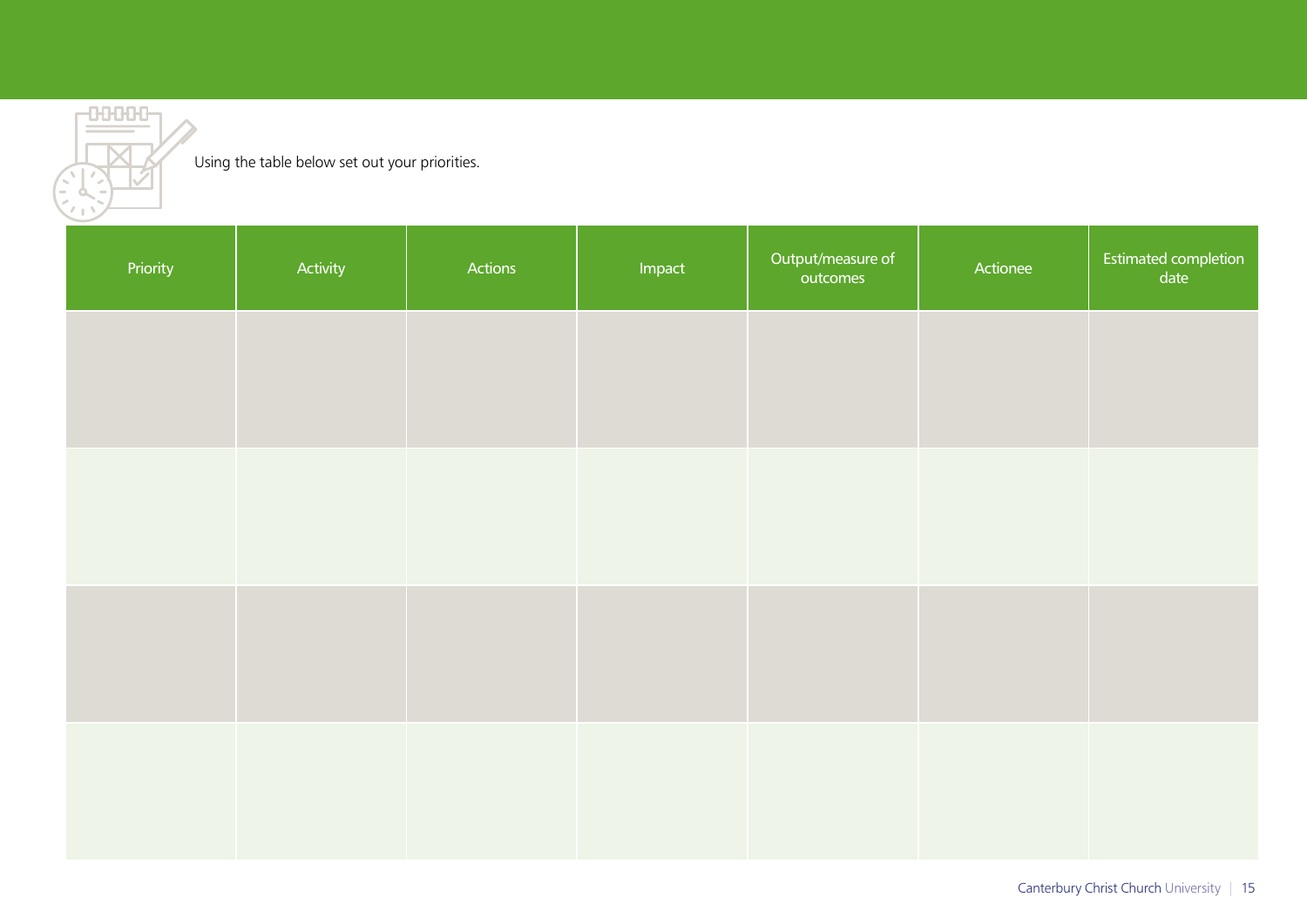

## Practical tips.

- Set time aside to continuously review and reflect on the curriculum and consider all aspects of the curriculum (concept, content, delivery, assessments, feedback and placement experience)
- Ensure that you include a range of perspectives and voices
- Ensure that you are considering all marginalised groups and the impact of intersectionality
- Provide students with intrapersonal and interpersonal activities. Use learning activities and assessments to challenge assumptions and broaden student's understanding of the subject discipline, profession and the world
- Use learning activities and assessments as an opportunity to build allyship and collective solidarity
- Collaborate and co-create with students and external stakeholders. Consider the use of [compassionate pedagogy](https://learn.canterbury.ac.uk/webapps/blackboard/content/listContent.jsp?course_id=_15888_1&content_id=_2856657_1)
- Understand the diversity of your students and provide opportunities for them to share their lived experiences
- Educate yourself on race, racism and privilege. Engage with and embed staff development workshops.

#### Useful resources.

- Canterbury Christ Church University Closing Our Gap Blackboard page: [https://learn.](https://learn.canterbury.ac.uk/webapps/blackboard/content/listContentEditable.jsp?content_id=_1956359_1&course_id=_9875_1) [canterbury.ac.uk/webapps/blackboard/content/listContentEditable.jsp?content\\_](https://learn.canterbury.ac.uk/webapps/blackboard/content/listContentEditable.jsp?content_id=_1956359_1&course_id=_9875_1) id= 1956359 1&course id= 9875 1
- [Advance HE Decolonisation of the curriculum- a conversation](https://www.advance-he.ac.uk/news-and-views/decolonisation-curriculum-conversation#:~:text=Enable%20students%20to%20see%20themselves,a%20global%20and%20diverse%20world)
- Decolonising the University by Gurminder K Bhaambra, Dalia Gebrial and Nişancıoğlu (2018)
- Dismantling Race in Higher Education; Racism, Whiteness and Decolonising the Academy by Jason Arday (2018)
- [Decolonising the curriculum Meera Sabaratnam](https://learningonscreen.ac.uk/ondemand/index.php/clip/143532)
- Navigating the 'Decolonising' process: Avoiding pitfalls and some Do's and Don't's by Harshad Keval (2019) [Discover Society](https://discoversociety.org/2019/02/06/navigating-the-decolonising-process-avoiding-pitfalls-and-some-dos-and-donts/)
- [UCL Inclusive curriculum checklist](https://www.ucl.ac.uk/teaching-learning/sites/teaching-learning/files/ucl_inclusive_curriculum_healthcheck_2018.pdf)
- [Kingston University Inclusive Curriculum framework](https://www.kingston.ac.uk/aboutkingstonuniversity/equality-diversity-and-inclusion/our-inclusive-curriculum/inclusive-curriculum-framework/)
- Decolonising SOAS
- [https://www.theguardian.com/education/2019/jan/30/students-want-their-curriculums](https://www.theguardian.com/education/2019/jan/30/students-want-their-curriculums-decolonised-are-universities-listening)[decolonised-are-universities-listening](https://www.theguardian.com/education/2019/jan/30/students-want-their-curriculums-decolonised-are-universities-listening)
- [Wonke HE How not to decolonise your curriculum](https://wonkhe.com/blogs/how-not-to-decolonise-your-curriculum/)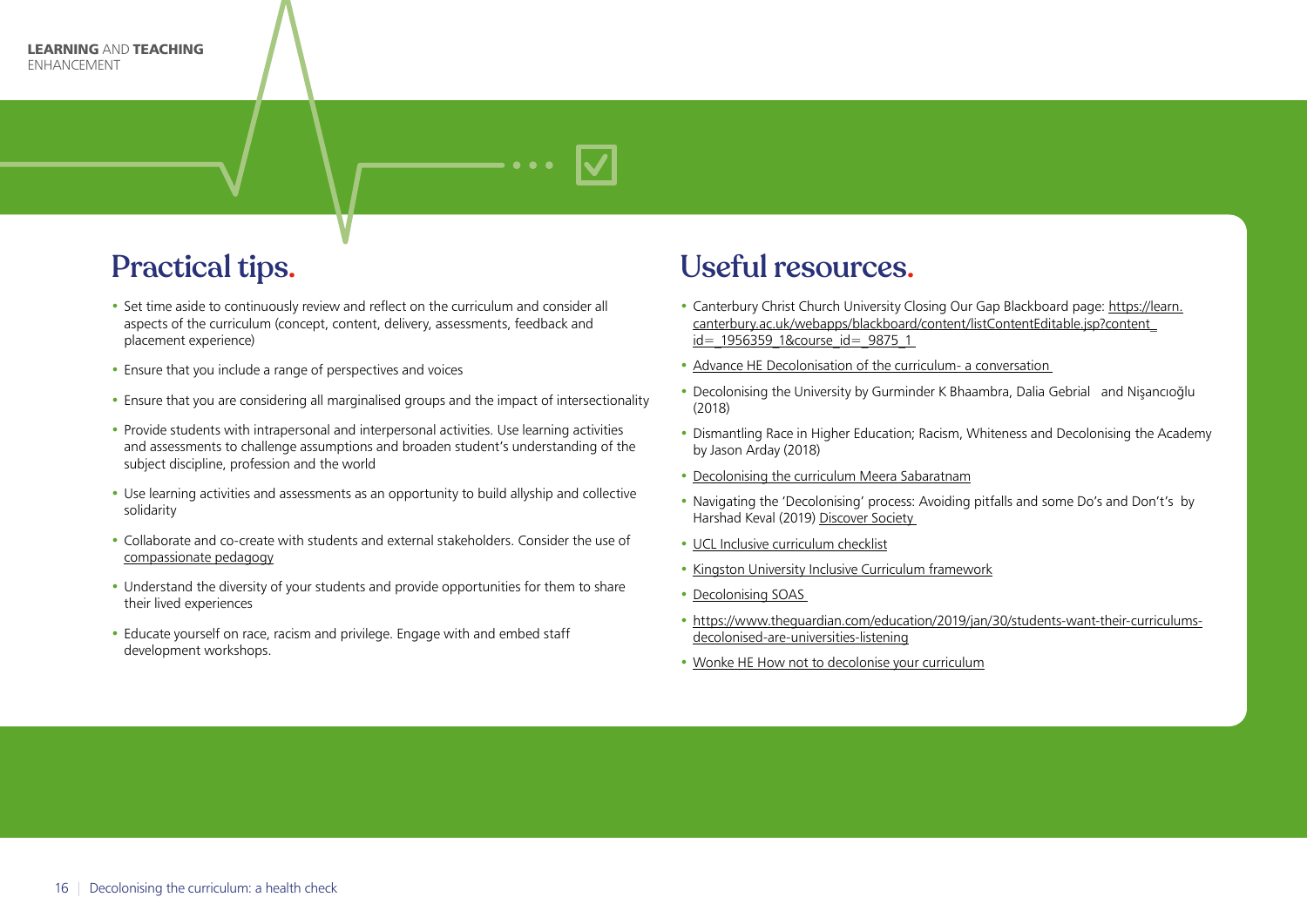#### Contact information.

If you have any questions please contact Mary Makinde (Senior Lecturer in Forensic Investigation/ Strategic Lead: Closing Our Gap) via email [mary.makinde@canterbury.ac.uk](mailto:mary.makinde@canterbury.ac.uk  )